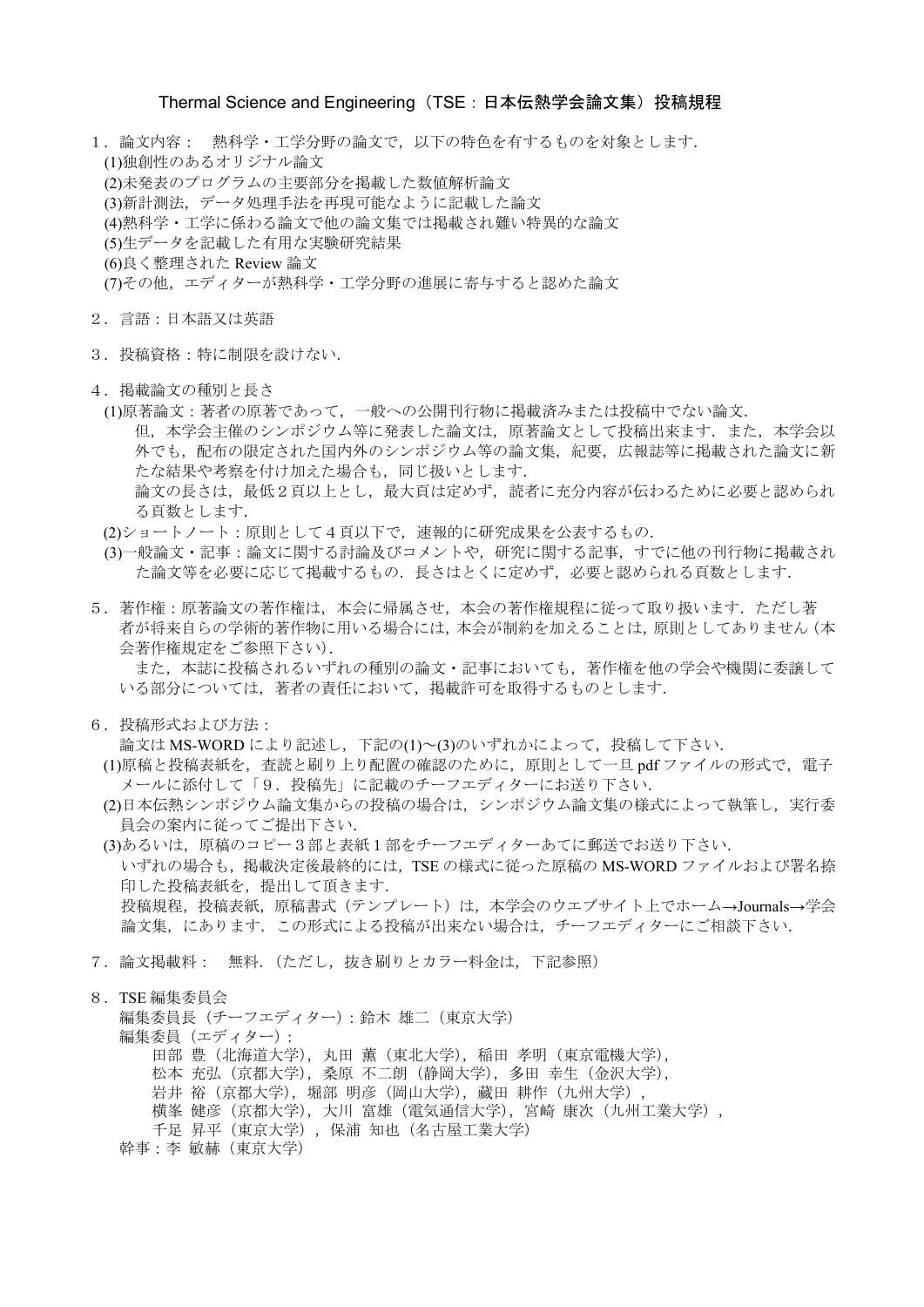9.投稿先:

チーフエディター 鈴木 雄二 〒113-8656 東京都文京区本郷 7-3-1 東京大学 大学院工学系研究科 機械工学専攻 e-mail: tse@mesl.t.u-tokyo.ac.jp TEL&FAX 03-5841-6411

- 10.カラーページ印刷費:
	- $(1)$ カラーが $1 \sim 2$ ページのとき 40,000円
	- $(2)$ カラーが3~4ページのとき 60,000円
	- (3)カラーが5~8ページのとき 70,000 円
	- (9ページ以上は,その都度設定する.)
	- (カラー印刷は,グラフの線種を色分けするような場合は避け,論文内容を表現する上で十分に有効 な場合に限ることとします.)

上記料金は,2009 年 9 月投稿受付論文から適用します.

- 
- 1 1. 別刷り料金:<br>(1)モノクロのみの時<br>・・・<del>へ々</del>\*^時  $(8,000 \text{ H} \diagup 50 \text{ m})$  15,000 円/100 部 (2)カラーを含む時 12,000 円/50 部 20,000 円/100 部 (別刷りは,掲載決定後印刷前にご注文下さい.)

上記料金は,2009 年 9 月投稿受付論文から適用します.

以上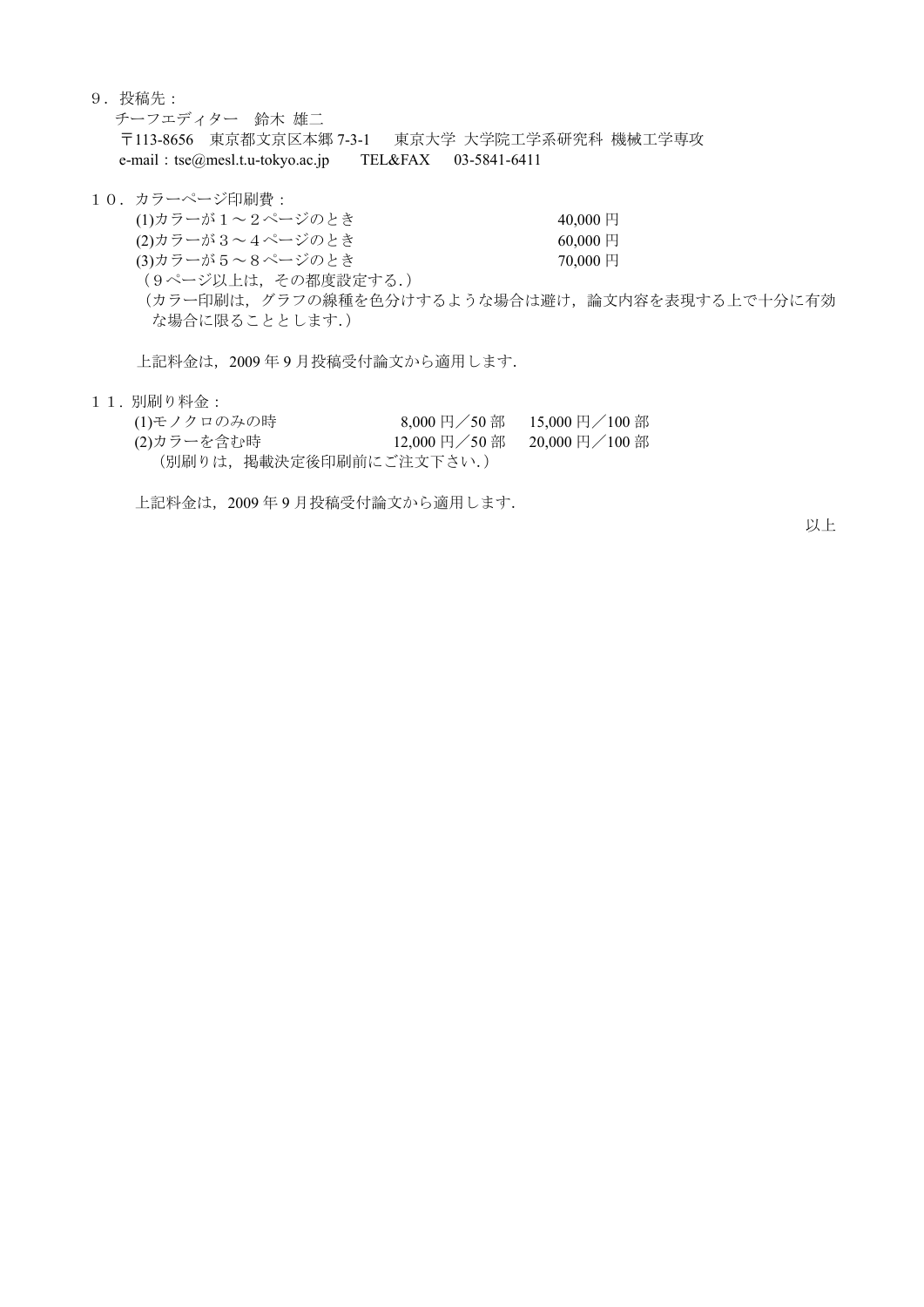# Thermal Science and Engineering (TSE: Transaction of HTSJ) Submission Guidelines

- 1. Type of paper: An article with either one (or more) of the following category(-ies) in the field of thermal science and engineering
	- (1) Technically original research paper
	- (2) Technically original document of numerical calculation consisting of the major part of unpublished source code
	- (3) Technically original document of new measurement or data processing technique with its details to reproduce the results
	- (4) Technically original research paper on thermal science and engineering in general that may be unique enough to be accepted for publication in other journals
	- (5) Technically original document of valuable experimental research results with law experimental data
	- (6) Well-organized review paper
	- (7) Other type of research paper or document that the editor acknowledges the contribution to the progress of thermal science and engineering
- 2. Language: Japanese or English
- 3. Authorship requirement: No restrictions
- 4. Categories and length of the article:
	- (1) Research paper: Technically original research paper or document of the author(s) that has neither been published nor submitted to publicly accessible journal or publication.

Research papers presented at symposiums and other meetings of HTSJ (Heat Transfer Society of Japan)'s can be submitted as a Research paper. Also, a research paper published in other publication, such as, the proceedings of symposium or other meeting except for HTSJ's, proceedings of university or research institution, newsletter, and relevant publication, with limited distribution and public access can be considered in the same manner if the paper is amended or modified by adding new research results or discussions.

Length of the paper must be prepared so as to sufficiently inform the contents to the readers. It is not shorter than 2 pages, but is not limited with maximum page number.

- (2) Short note: Less than or equal to 4 pages in general in order to publish the preliminary and quick report of research result.
- (3) General paper/article: Other paper or article in general, such as, discussions or comments on other article, article on research activity in general, or paper that has already been published in other journals or etc. if it is submitted in legally appropriate manner. General paper/article has no length limitation.
- 5. Copyright: The copyright of technically original paper or article shall be transferred to HTSJ, and subject to its copyright guideline. HTSJ in principle shall not prevent from the author(s) to use in future the contents of the paper or article in his/her own academic publications. (Please refer to the copyright guideline of HTSJ's.) The author(s) must get permission prior to the submission to TSE of the use of any part of the paper or article of which the copyright had been transferred to other organization(s), such as academic society(-ies) or publisher(s), from the organization(s).
- 6. Submission: The article shall be prepared in MS-WORD format and be submitted through either one of the followings: (1) Convert both the manuscript and the Submission Coversheet into pdf format in order to review and to confirm the printing format, and then send it to the Editor in Chief in "9. Submission address."
	- (2) Submission from the proceedings of the Symposium (annual National Heat Transfer Symposium of Japan, organized by HTSJ) shall be prepared by following the Symposium's proceedings format, and the author(s) is advised to submit to TSE according to the guidance of Symposium's executive committee.
	- (3) Send hard copy of manuscript (three copies) and the Submission Coversheet (one copy) to the Editor in Chief by mail.

Please note that an electronic version of MS-WORD formatted manuscript and the signed copy of Submission Coversheet shall be submitted by the author(s) if the paper is accepted for publication.

Submission Guidelines, Paper Format and the Manuscript Template can be found on HTSJ's website (Home -> Journals -> Transactions of HTSJ "Thermal Science and Engineering".) Please contact the Editor in Chief if the author has any problem in submitting the manuscript in the above format.

7. Paper publication fee: Free (Please see the pricings for the reprints and color page printings.)